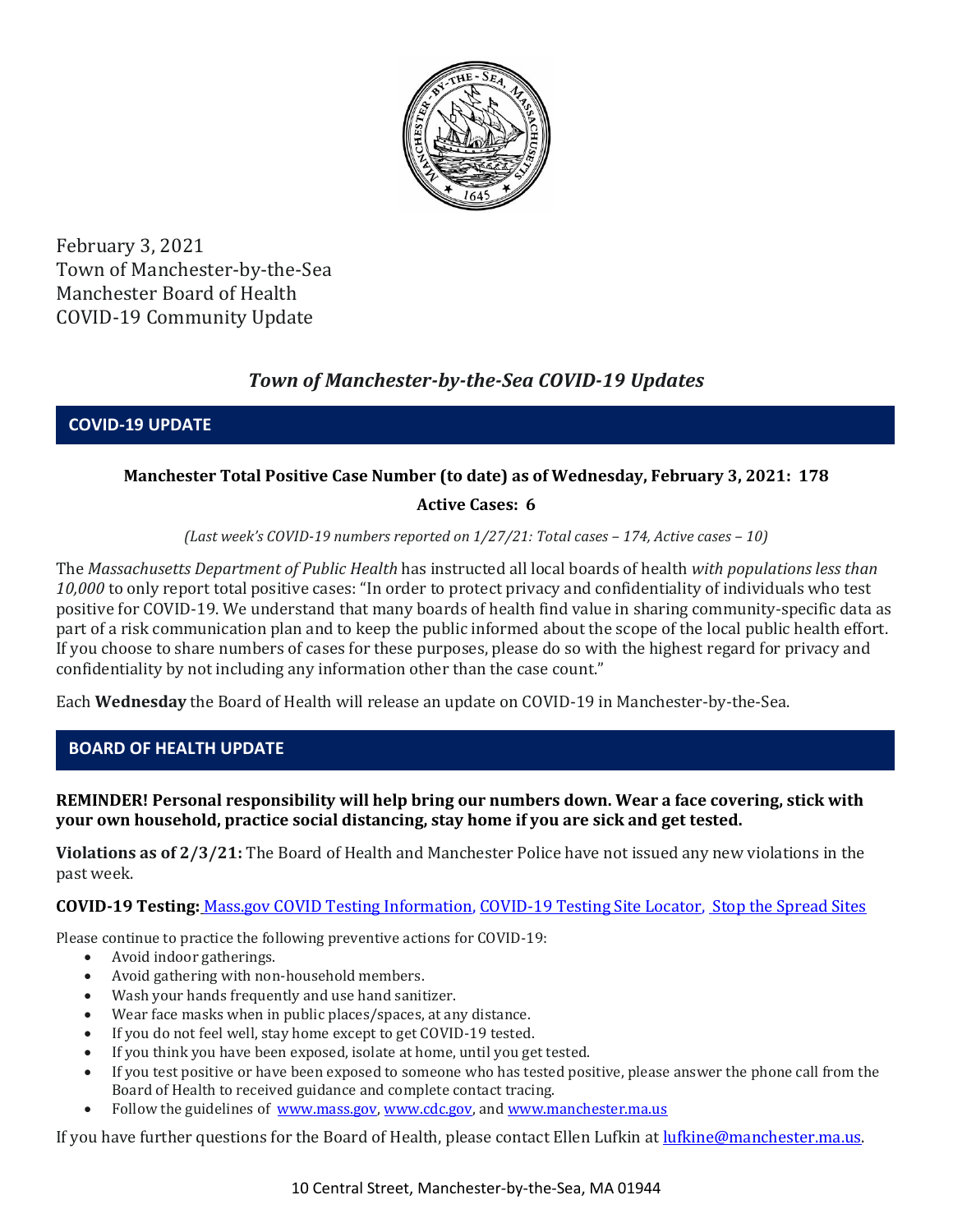

#### **NEW MANCHESTER-BY-THE-SEA COMMUNITY UPDATES**

- *NEW!* **COVID-19 Vaccine for Veterans:** The Department of Veterans Affairs is holding a Covid-19 Vaccine Clinic for Veterans over 60 enrolled in the VA healthcare system this weekend (2/6-2/7) in Gloucester. Veterans interested in receiving the Vaccine should call 978-281-9740 to schedule an appointment.
- *NEW!* **MA Medical Reserve Corps:** Thank you to the residents who have contacted the Town to generously offer volunteer services in the effort to fight COVID-19. The MA Medical Reserve Corp is looking for volunteers at the local level, both medical and non-medical. Clic[k here](https://l.facebook.com/l.php?u=https%3A%2F%2Fwww.mamedicalreservecorps.org%2Fcovid19%3Ffbclid%3DIwAR1O_7U70XMSPe_kbb689S7zAJbCTYavpqNhIz9Ce2s-encj1Mlz3fOmjYI&h=AT3a2b6zxupFiw2RA_9kLVFDLZwmtblukw3wwe3pvVN6YWtLrkwxEyW8Z8S97uuzXDiNt1x4DYp7DeOoXm1U98GjBQQufV4R5eC5sYpFoqMi6iMDgiQu2THu_d0XoA0BnNUMg336NM-KtUxjtQ&__tn__=-UK-R&c%5b0%5d=AT2anP_ULhxU-U55t7AxrMiNTXfNIJnoicfzRyKEGzk_70Dtxb6ttNSKpwftDkeovmenW9ksjPEmhjSrMDjZ_NEMD2Upi_WEREnPIZBLU-8cgapV1WMi5HvUjS0InF_0K4aE4PXV6bei0V79lnY9jSo89LgXHVCMF9u0-PYa4j6cBMOzl7xPt7oB2_WGVQ8cDciW8b9U) to register.
- *NEW!* **COVID-19 Vaccine Update**: Residents 75 and older are now eligible to receive the COVID-19 vaccine. Appointments are required. Click on the following link to learn more and to book an appointment: [COVID Vaccine](https://www.mass.gov/info-details/massachusetts-covid-19-vaccine-information) MA will continue to add more appointments as vaccine supply is received.
- *NEW!* **40B Workshop:** The next 40B Meeting will be held on Thursday, February 11 at 6:30 p.m. to discuss the proposed 40B project. Meeting details, agenda, FAQ, project application and past recordings can be found [here.](http://manchester.ma.us/729/40B)
- *NEW!* Excise Tax: Excise tax bills have been mailed. If you do not receive a bill for each vehicle registration by February 22 please contact the Tax Collectors Office at 978-526-2030. Payment can be made online or placed in the drop box behind Town Hall.
- *NEW!* **Annual Report Photo Call:** Do you have 2020 photos you would like to share for the Annual Town Report? Please email them to Tiffany Marletta at marlettat@manchester.ma.us

#### **Current Vaccine Distribution Timeline:**

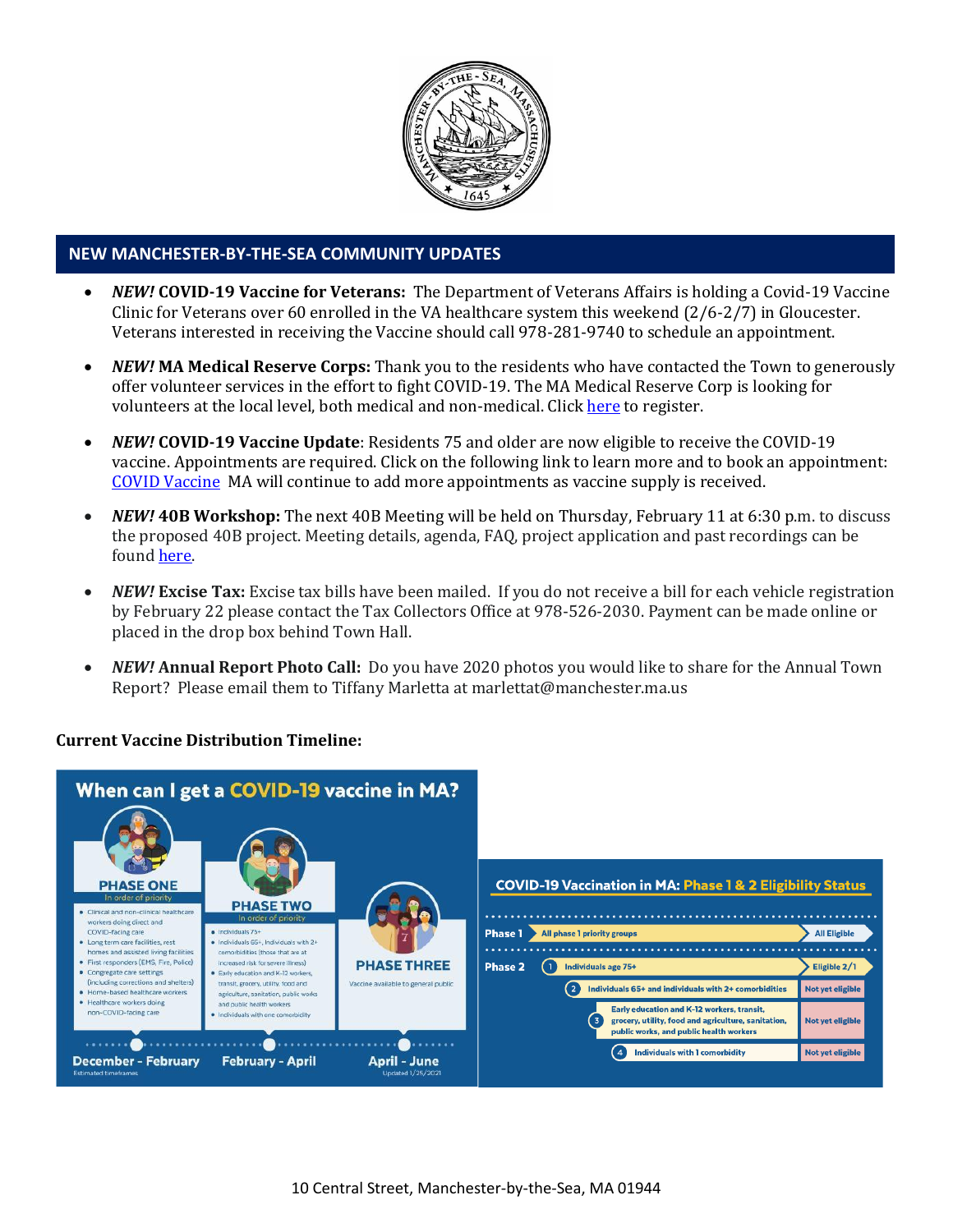

# **MANCHESTER-BY-THE-SEA COMMUNITY UPDATES (Continued)**

- Survey Measuring COVID-19 Economic Impacts: The Department of Economics and the School of Public Policy of the University of Massachusetts (Amherst) and Indiana University are conducting a national study that examines the profound direct and indirect impacts of COVID-19 on households. [COVID-19 Survey](http://mma.informz.net/z/cjUucD9taT04MjQwNTE4JnA9MSZ1PTgyMjgxNjc1MyZsaT02OTY0MjY5Ng/index.html)
- Beach Stickers: 2021 Beach Stickers go on sale Monday, February 1 online or via mail. Please clic[k here](http://manchester.ma.us/252/Beach-Resident-Parking-Stickers) for complete details and instructions. 2020 Parking Stickers are valid through May 31, 2021. *New rule for 2021! Stickers must be placed inside the front, driver side windshield in the upper left-hand corner.*
- Facts about the COVID-19 Vaccine: [Vaccine Distribution Details](http://ma-manchesterbythesea.civicplus.com/DocumentCenter/View/3629/StopCOVID19_Need-to-Know_Final_English) [Vaccine FAQ](https://www.mass.gov/info-details/covid-19-vaccine-frequently-asked-questions)
- Vaccine Phases: Find the most current information on the phases of the vaccine distribution here.
- COVID-19 Vaccination Questions: You can e-mail questions to: [COVID-19-Vaccine-Plan-MA@mass.gov](file:///C:/Users/marlettat/Desktop/Public%20Relations/2021/COVID-19-Vaccine-Plan-MA@mass.gov)
- Travel Guidance for Arriving in MA**:** [MA Arrival Travel Order](https://www.mass.gov/guidance/guidance-for-travelers-arriving-in-the-commonwealth-of-massachusetts)
- MA COVID-19 Dashboard: [COVID-19 Dashboard](https://www.mass.gov/info-details/covid-19-response-reporting#covid-19-interactive-data-dashboard-)
- Annual Town Nominations: Interested in running for local office? Nomination papers for Manchester-bythe-Sea's Annual Town Election are available to mail out to candidates—by request. Complete details can be foun[d here.](http://ma-manchesterbythesea.civicplus.com/DocumentCenter/View/3628/PRESS-RELEASE-FOR-NOMINATION-PAPERS-2021)
- Gathering Size Reminder: The current gathering order allows up to 10 indoors and 25 outdoors. MA [Gathering Order](http://manchester.ma.us/DocumentCenter/View/3611/StopCOVID19-LargeGathering-Updated-2020-12-26_English)
- Singing Beach Reminder: A mask is required, *at ALL times*, when visiting Singing Beach in accordance with the MA Face Covering Order. Please do not gather in large groups. Each person is limited to a maximum of two dogs.
- MA Quarantine Instructions: The state has updated the quarantine guidelines. If you have been instructed to quarantine, please adhere to the following rules: **Quarantine Instructions**
- MA Rolls Back to Phase 3 Step 1: The new restrictions took effect on December 13. Please read the following guidance: [MA Phase 3 Step 1](https://www.mass.gov/news/baker-polito-administration-announces-statewide-rollback-to-phase-three-step-one-additional)
- Town Hall is Closed to the Public: Town Hall will be closed to the public until further notice. Staff will be available during normal business hours via appointment, phone or email. [Staff Directory](http://manchester.ma.us/directory.aspx)
- Allen's Pharmacy COVID-19 Testing Site: Allen's Pharmacy is operating a COVID-19 PCR testing site. Appointments are required and can be scheduled [here.](https://schedule.veritasgenetics.com/) Information on Veritas PCR Testing can be found [here.](https://www.veritasgenetics.com/covid-molecular/)
- Face Covering Order for MA: All persons over the age of 5 are required to wear a face covering in all public spaces, indoor and outdoor, regardless of distance. (effective 11/6/20) [Face Covering Order](http://manchester.ma.us/DocumentCenter/View/3499/Revised-Face-Coverings-Order-No-55-1?fbclid=IwAR1a7l39TKetEAZ_mA8K6saG2GZ1dRBKA9-xuJJ3tDlAVUGCp7YatZmCKEo)
- MA Carpooling Guidance: To ensure passenger safety from COVID-19 please take the following precautions when traveling by car: Limit the number of occupants, all occupants should wear a face covering, open vehicle windows, clean touch points frequently.